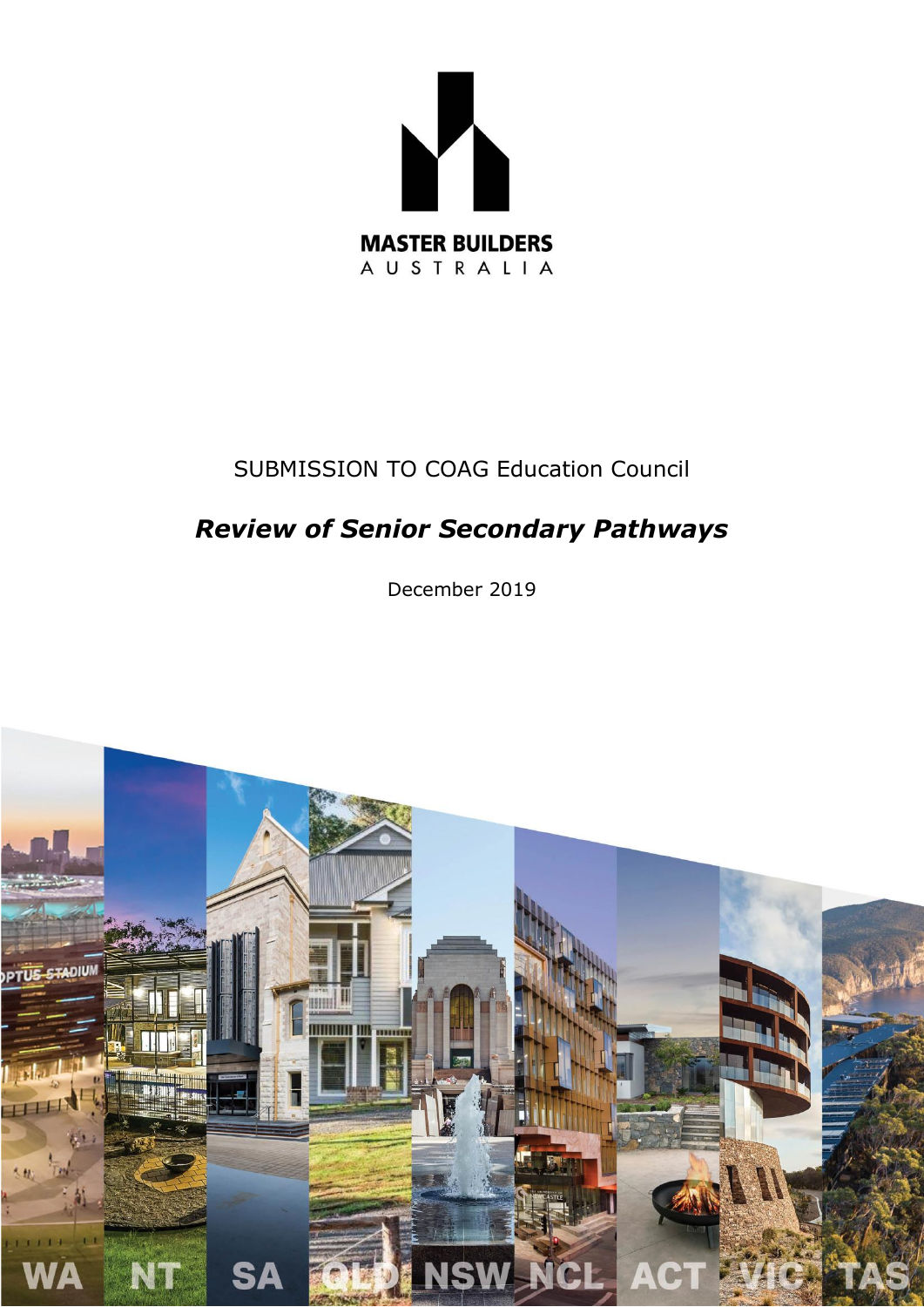© Master Builders Australia Limited 2019.

Master Builders Australia Limited ABN 68 137 130 182 Level 3, 44 Sydney Avenue, FORREST ACT 2603 T: +61 2 6202 8888, F: +61 2 6202 8877, [enquiries@masterbuilders.com.au,](mailto:enquiries@masterbuilders.com.au) [www.masterbuilders.com.au](http://www.masterbuilders.com.au/)

This submission is copyright and all rights are reserved. No part of it may be reproduced, stored, transmitted or otherwise distributed, in any form or by any means without the prior written permission of the copyright holder. Images on the cover are winners of Master Builders National Excellence in Building and Construction Awards.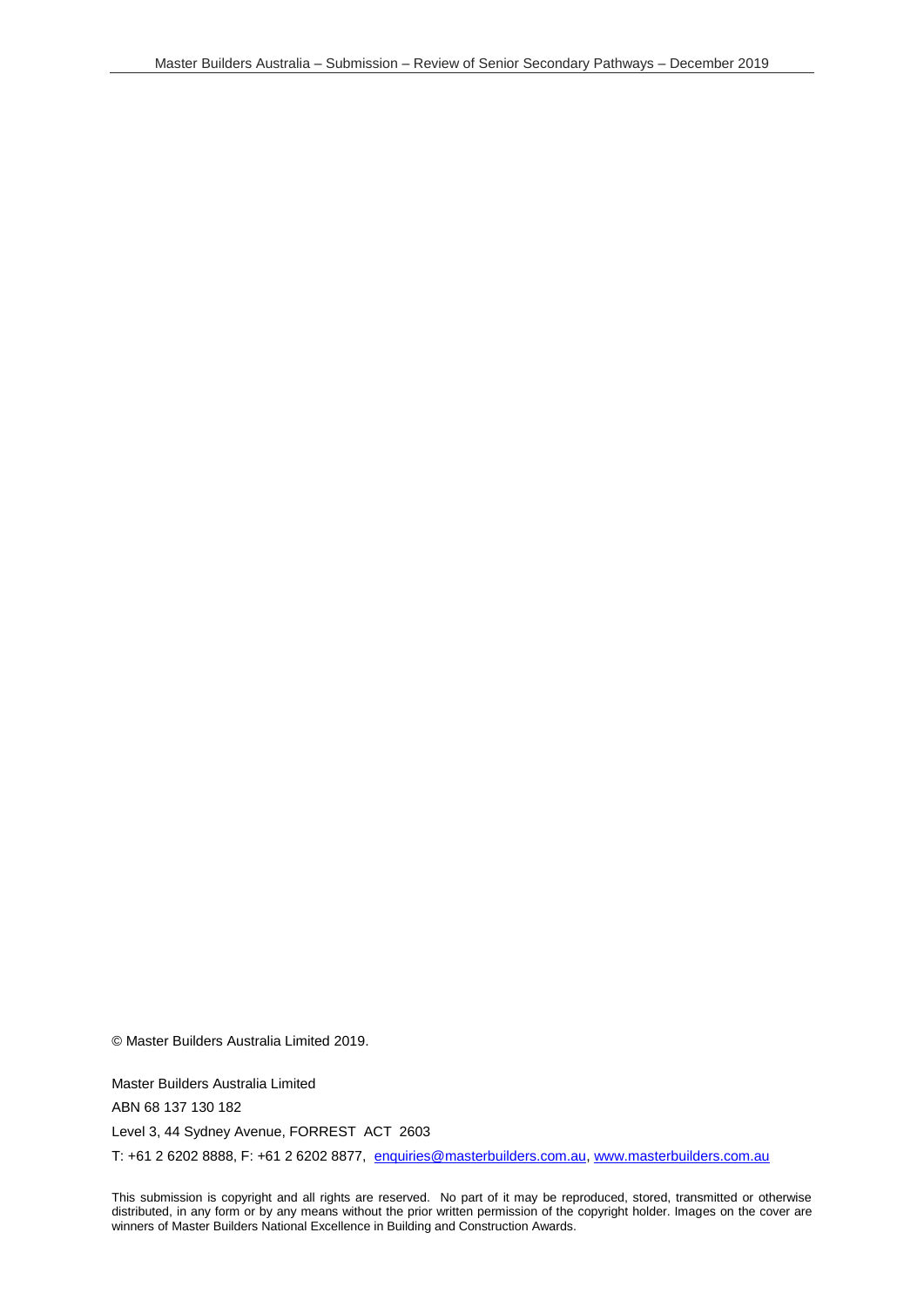## **Introduction**

This submission to the Review of Senior Secondary Pathways represents the views of Master Builders Australia. It is informed by our experience and the experience of our member associations and the building and construction businesses we collectively represent. In preparing this submission we have engaged with our state and territory associations, business owners, employers, apprentices and vocational training providers.

Master Builders Australia is the nation's peak building and construction industry association. Federated on a national basis in 1890, Master Builders Australia's members are the Master Builder state and territory associations. Over 129 years the movement has grown to over 33,000 businesses nationwide, including the top 100 construction companies. Master Builders Australia is the only industry association representing all three sectors–residential, commercial and engineering–of the construction industry, an industry that generates over \$200 billion for the Australian economy annually.

The building and construction industry is facing an ageing workforce and significant labour shortages over the coming years. As at the 2016 Census, 74,117 workers in the industry were aged 60 or over, equivalent to 8.1 per cent of the construction workforce at that time. Total employment in the industry is anticipated to exceed 1.3 million by May 2023, an increase of nearly 120,000 on May 2018. The required growth in the building and construction industry workforce will be this plus replacement of workers who exit and/or retire.

The pathway from senior secondary school into apprenticeships is a key source of labour for the building and construction industry and, as such, we are pleased to be able to contribute to the Review of Senior Secondary Pathways. This submission discusses:

- Addressing the bias toward university pathways
- Improving awareness of the diversity of career opportunities and pathways
- Developing skills for success
- Helping students to be work ready
- Addressing concerns with vocational education and training (VET) in schools
- Working collaboratively with the National Careers Institute.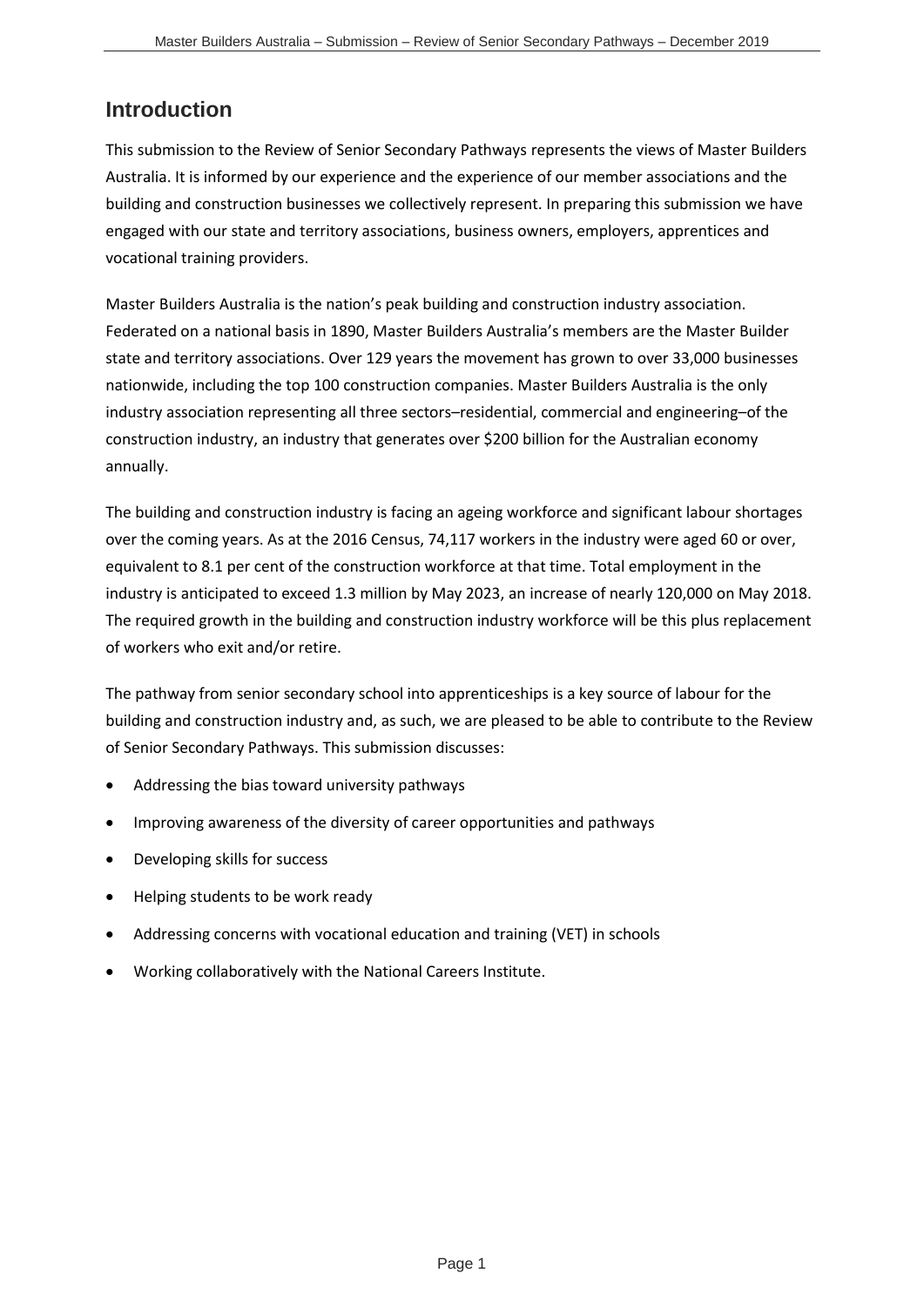## **All pathways and occupations are valued**

The Managing Director of the National Centre for Vocational Education and Research (NCVER), Simon Walker, in a 2019 Vocational Voices podcast noted that parents are the main source of career advice for their children and they view university as being a higher status pathway with greater opportunities, even though many students would be better off taking alternative choices.<sup>1</sup>

Parents are key influencers in careers decisions, however, they are often not up to date with the latest available career opportunities and education pathways. In addition, their advice may be based on their own experiences, potentially from some time ago, leading to limited or biased information.

Feedback from a Master Builders member who employs apprentices and has represented the building industry at a number school career days agreed that parents have a bias toward university and school careers education needs to educate parents too. At a recent careers day he participated in parents attended and this was particularly useful to dispel misconceptions. Other members have echoed these concerns and suggested information talks for parents or parent career forums could be beneficial.

#### **Recommendation 1:**

To improve parental awareness of the diversity of occupations and pathways, schools and those designing school career programs should look for opportunities to include and educate parents. For example, inviting them to career days or hosting information sessions especially for parents.

In addition to parents, school careers advisers and teachers are key sources of information for students. However, the quality of careers education varies significantly across the secondary schooling system. In some schools being a careers adviser is an additional job taken on without any background. There is a need for greater support for career education in schools.

Current senior secondary careers information favours university over VET pathways. Addressing this bias, overcoming misconceptions, and recognising that higher education and VET are equal and integral parts of a joined up and accessible post-secondary education system – as the Council of Australian Governments (COAG) did at their August 2019 meeting<sup>2</sup> – will be critical to helping students understand their options and choose the most appropriate pathway for their transition to work, further education and training.

Longitudinal research by the NCVER<sup>3</sup> found that secondary students who followed an apprenticeship/traineeship pathway had the highest rate of full-time employment at age 25 (97.4%).

 $\overline{a}$ <sup>1</sup> Vocational Voices, 2019. Transcript of Youth pathways: from school to work and everything between podcast; Season 3, Episode 2

<sup>2</sup> COAG, 2019. Vision for Vocational Education and Training

<sup>3</sup> NCVER, 2019. School-to-work pathways.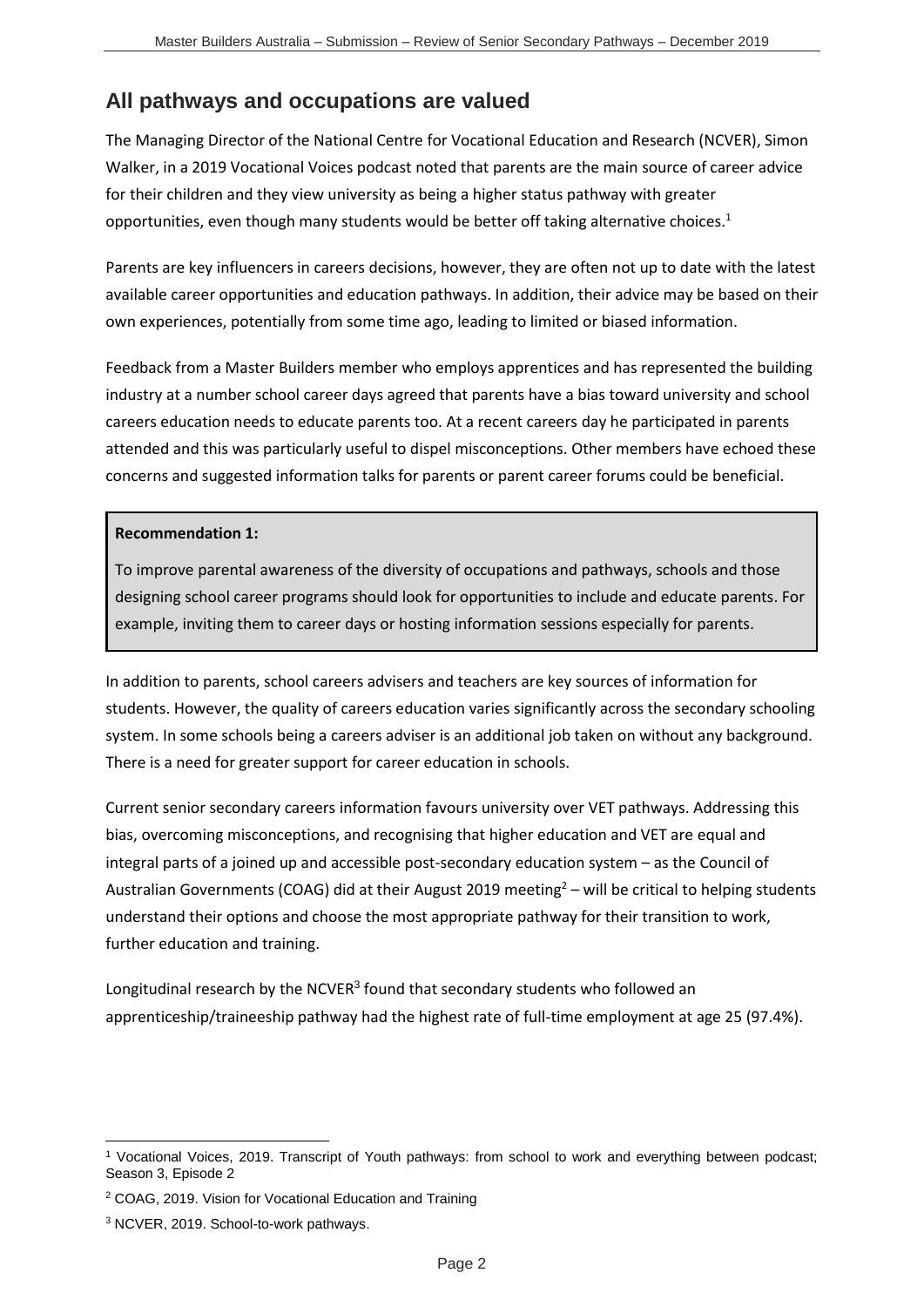We need a system that values more than academic results and university pathways. It needs to place equal value on all occupations and pathways, and be centred on the interests and aspirations of students.

Whilst noting that this review is focused on senior secondary school, Master Builders Australia notes that by the time students commence senior secondary school many have already formed views about vocational and university pathways. School careers education should commence earlier, for example in year 8.

### **Recommendation 2:**

To instill public confidence and assist to address the bias toward university pathways, the COAG Education Council should make a public commitment to value all pathways and occupations equally and to put the interests and aspirations of senior secondary school students at the centre of their career pathway education.

### **Recommendation 3:**

All secondary schools should be appropriately resourced to provide quality up-to-date careers education to secondary school students that equally values all pathways and occupations and puts the interests and aspirations of students at the centre of their career pathway education.

## **Pathways and occupations are diverse**

There is a huge diversity of careers available and students often only see the tip of the iceberg. To make an informed decision about their future that aligns with their interests and aspirations students need a careers education system that provides exposure to the breadth of possibilities, both in terms of available careers and the pathways they can follow to access said careers.

For many students careers education means being bombarded with information at careers days or being presented with a multitude of possible directions following a rudimentary aptitude test. As much as possible careers information and exposure should be integrated into the curriculum. For example teaching trigonometry in the context of carpentry or surveying.

### **Recommendation 4:**

To improve student understanding of how school subjects link with careers and to place careers education within the day-to-day context of school learning, schools should as much as possible integrate careers information and exposure into the curriculum. For example teaching trigonometry in the context of carpentry or surveying.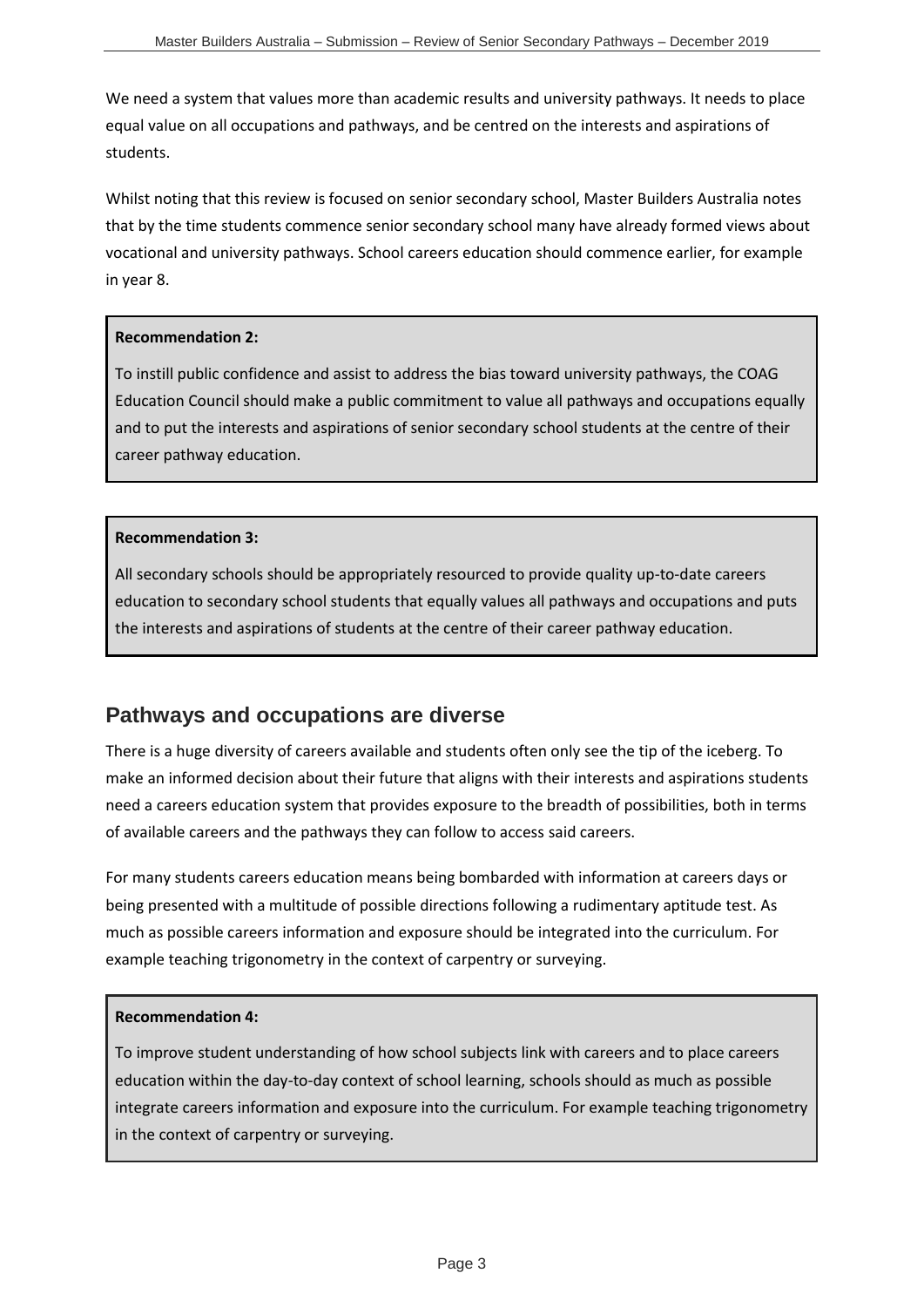The careers available through vocational education are often broader than the entry level roles students are advised about. For example, completing an apprenticeship doesn't necessarily mean that someone will be a tradie their whole career. They could become a registered builder or a project manager, they could start their own business, become an industry trainer or put their expertise to good use in an industry association. Below is a sample of pathways and careers in building and construction:



Universities have established networks with schools and provide open days and talks on pathways into higher education. VET would benefit from a similar structured opportunity for students rather than students relying on adhoc opportunities to explore VET pathways. We note a key challenge for VET is that nationwide there are over 4000 training providers.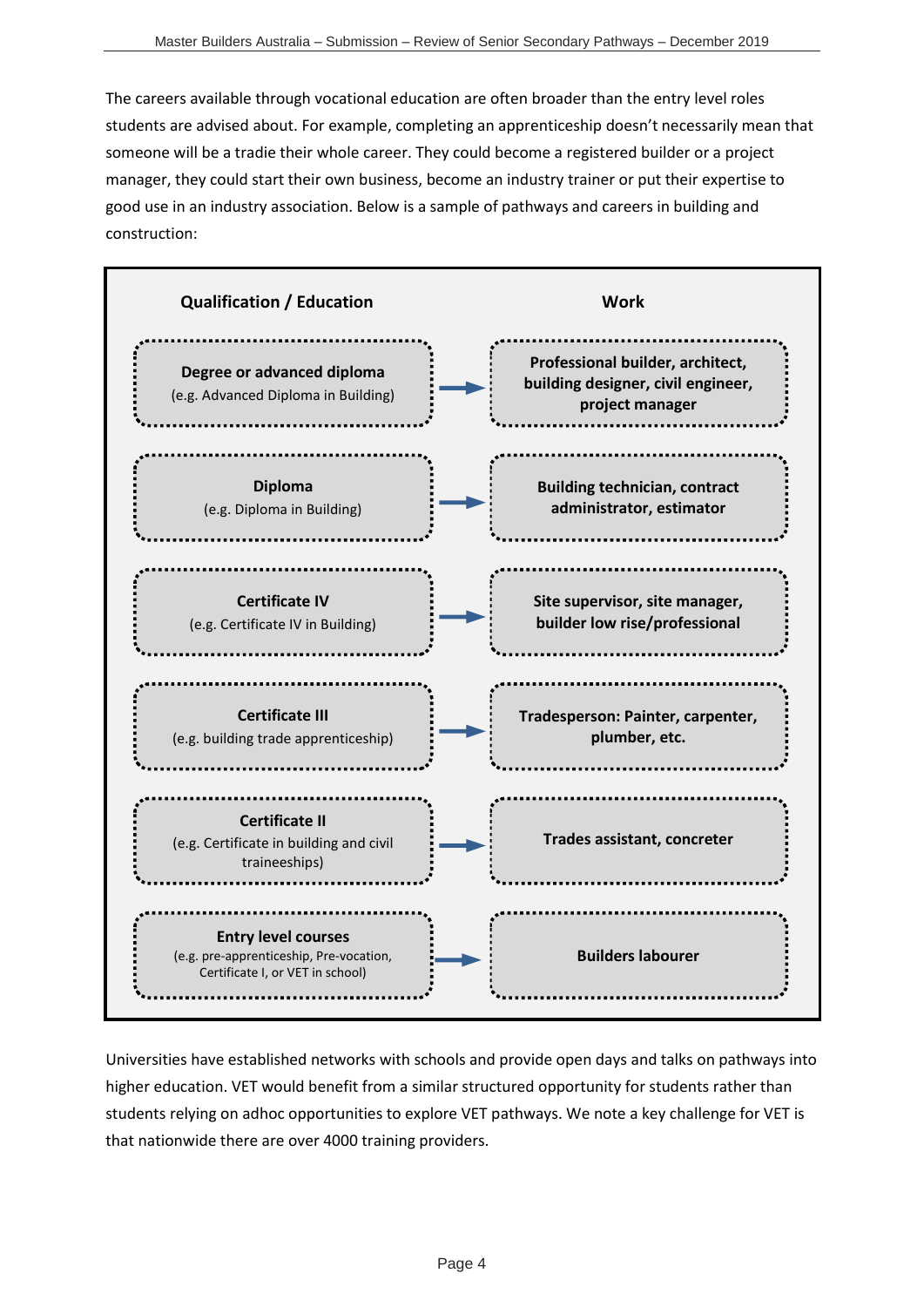Improving linkages between industry and school career programs may represent an alternative option to assist students to make more informed decisions. Students could have the opportunity to learn first-hand from businesses and industries about the diversity of occupations and pathways available in their sector, the realities of undertaking particular work and the expectations of employers. Students could also ask questions and make contacts in their preferred industry.

Work placements can be a positive experience and provide real exposure to daily life in a career or industry. Work experience should be part of secondary and senior secondary education, with students encouraged to undertake placements in different sectors and different sized businesses. This experience will also assist students to understand the work environment, develop realistic expectations and be work ready upon completion of school. Providing work placements to students will require close linkages between schools and industry.

Other opportunities could include grant funding for initiatives that target specific industries or audiences. For example, Master Builders Australia, through a grant from the Commonwealth Office for Women, developed the Women Building Australia program to encourage female participation in the building and construction industry. This program includes information booths at career expos around the country and a mentoring program.

### **Recommendation 5:**

Schools should partner with industries and businesses to leverage their knowledge and experience to provide informed real world careers information to students and facilitate work placements for students as part of their secondary and senior secondary education.

# **A skilled path to success**

As noted in the discussion paper, the nature of work is changing. Routine tasks are being automated and many entry-level roles are disappearing. In the construction industry, for example, robotics and building information modeling have the potential to transform how work is done and managed.

Michael Brennan, Chair of the Productivity Commission, highlighted in a speech to TAFE Directors Australia in September 2019 that:

*It will be individual tasks, rather than entire jobs, which are most likely to be automated in the future. In general, it has proven easier to automate routine tasks… It is tasks that rely on perception, creative intelligence, social intelligence, empathy or high levels of dexterity that have proven harder to automate.<sup>4</sup>*

 $\overline{a}$ <sup>4</sup> Brennan, 2019. Future of Markets and TAFE:<https://www.pc.gov.au/news-media/speeches/future-markets-tafe>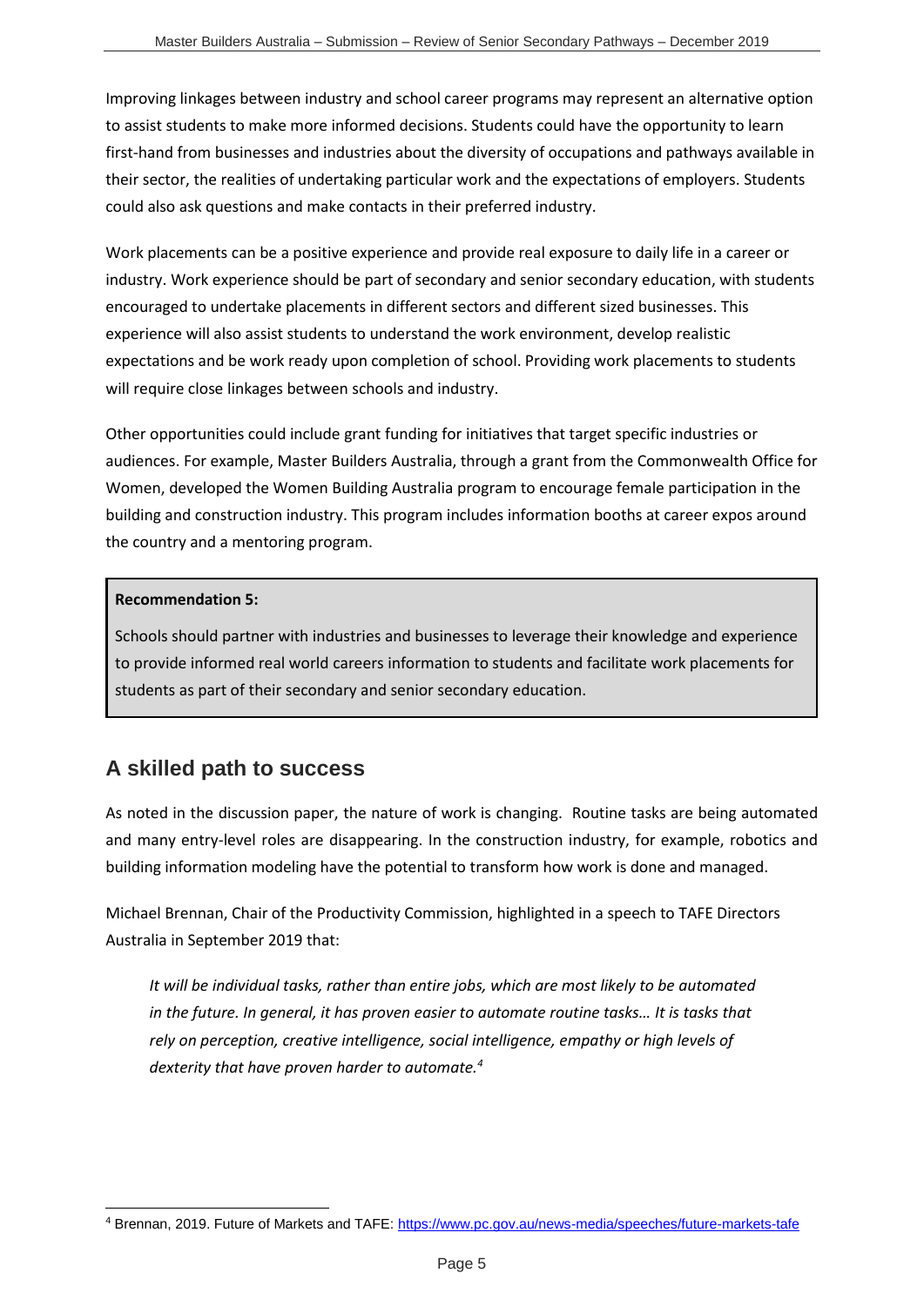Transitioning from school to post-secondary education to an ever changing working environment will require students to be flexible and resilient. School students that learn strategies to manage uncertainty, embrace new experiences and develop emotional intelligence will be better placed for the pathways beyond school than those who don't get this opportunity.

The discussion paper notes that there is contention around what skills key stakeholders  $-$  students, educators and employers – expect young people to gain through their schooling. This should come as no surprise given it is in senior secondary school that student pathways diverge from the comparatively homogenous schooling experience that preceded it. Each stakeholder group looks through their own lens at what the student will do after school and the skills they will require for this. For example, for many students it is about being independent and so they place value on learning life skills.

Whether it is skills for life, employment or further education, having a strong foundation is essential – numeracy and literacy are this foundation. The recently released findings for the 2018 Programme for International Student Assessment (PISA)<sup>5</sup> show there is room for improvement in Australia's reading, mathematics and scientific literacy, although we did perform on par or better than the Organisation for Economic Co-operation and Development (OECD) average.

- Reading literacy: 59% achieved the National Proficient Standard\* (the Standard) (slightly above the OECD average of 54%)
- Mathematical literacy: 54% achieved the Standard (equal to the OECD average)
- Scientific literacy: 58% achieved the Standard (slightly above the OECD average of 52%).

While not detracting from the importance of numeracy and literacy, there are a range of other skills and qualities that would be beneficial for students graduating secondary school to have. These include:

Self-awareness, resilience and emotional intelligence

 $\overline{a}$ 

- Analytical thinking and problem solving (assessing situations, risks, opportunities and consequences)
- Working autonomously (initiative and personal drive) and in teams (collaborative, cooperative and interpersonal skills)
- Communicating and interacting with diverse individuals and groups of people.

Employers in the construction industry value students learning the skills necessary to be work-ready when they graduate from secondary school. This is explored further in the next section, *The path to being work ready*. In addition to this, it is also critical that employers have the skills necessary to relate to young people and support them in the workplace.

<sup>&</sup>lt;sup>5</sup> ACER, 2019.<https://research.acer.edu.au/cgi/viewcontent.cgi?article=1035&context=ozpisa>

<sup>\*</sup>National Proficient Standard: In Australia, students who scored at or above Level 3 achieve the Standard. This level represents 'a reasonably challenging level of performance where students need to demonstrate more than the minimal skills expected'. 14,275 15-year-old Australian students from 740 schools took part in the 2018 PISA.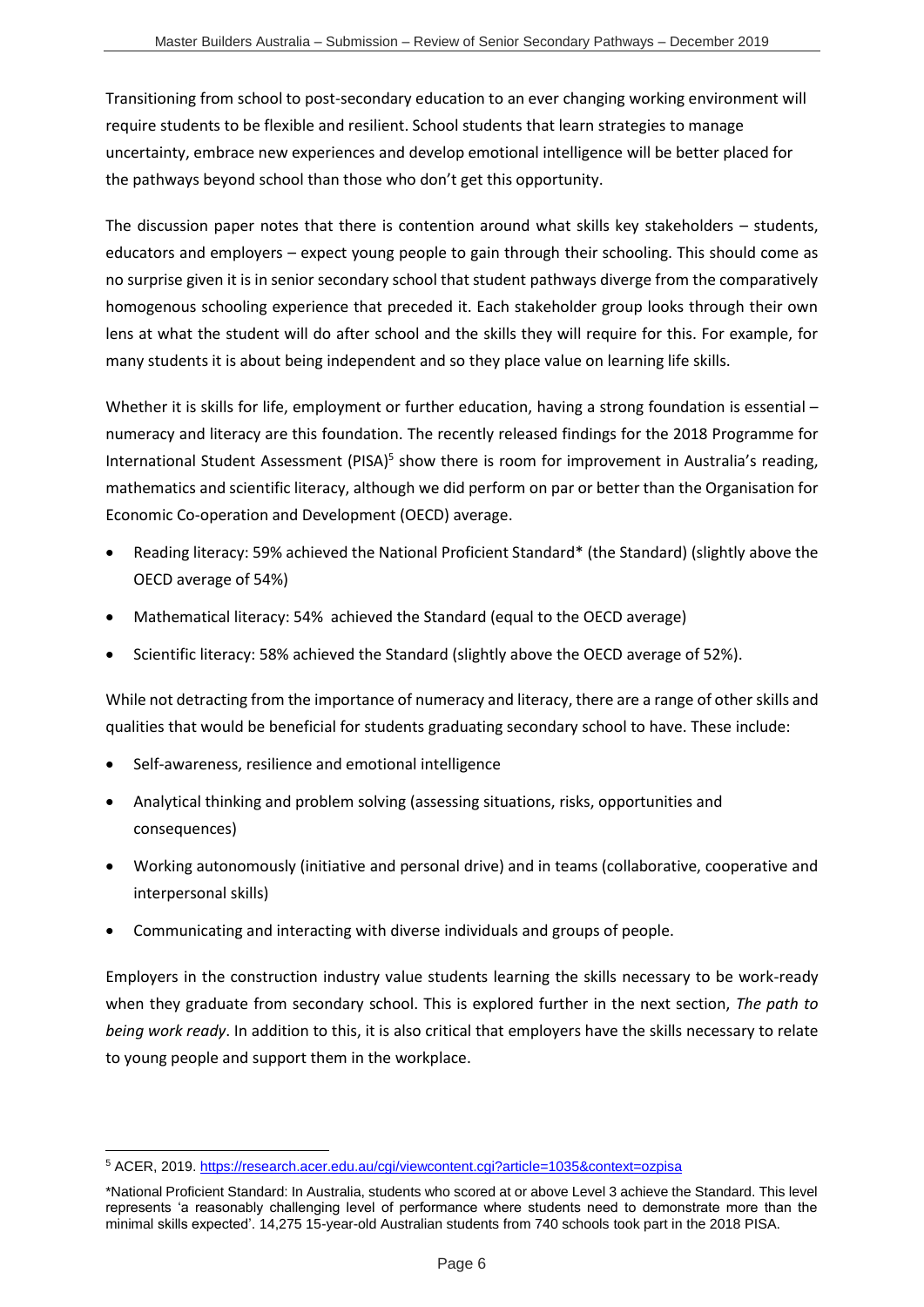# **The path to being work ready**

Apprentices and trainees, unlike most other post-secondary education pathways, go straight into their careers. A key challenge employers' face when hiring an apprentice is a lack of work-ready candidates. Learners that commence without being work-ready are less likely to complete their apprenticeship. This costs employers, trainers and government time and money, and can create issues for the apprentice's future work prospects.

Our view is that learners sit on a continuum of work readiness. If schools, training providers and employers are able to understand and assess if a learner is work-ready or requires additional training, such as a pre-apprenticeship, then education, training and employment outcomes can be improved.

In 2016 Master Builders Australia received funding from the Australian Government under the *Innovative Arrangements for Apprenticeship and Trade Training Delivery Pilot Project* to conduct four pre-apprenticeship introduction to construction pilots.

Whilst the pilots were designed to provide participants with introductory skills and knowledge in a range of construction trades and job roles, the research and evaluation processes also identified that employers are very aware of the attributes a work-ready apprentice needs to maximise their chances of success. Many of these attributes are applicable to any work environment, whilst others are industry specific.

The attributes identified include<sup>6</sup>:

- Motivation and interest in the industry and a basic understanding of the 'industry-speak'
- Work ethic and experience
	- o Employers look for apprentices with work experience as they have found this correlates well with an improved understanding of the world of work. Many employers nominated experience in the fast food industry highly as it provides an understanding of the pressures of customer service and requires workers to be on time, well presented and work in a team.
- Communication and basic social skills
	- $\circ$  Once in the workplace apprentices need to be able to speak up and communicate with subcontractors and people from diverse cultural backgrounds.
- Understanding of and good attitude to safety
- Willingness to observe and learn with a sense of self-responsibility and a 'good attitude'
	- o Employers highlighted that skills can be taught, attitudes can't.
- Realistic expectations about the physical nature of construction jobs, the type of work involved and the nature of the work hours
- A driver's licence (or on the way to getting one).
	- $\circ$  Not having a driver's licence can be and a barrier to recruiting young apprentices.

 $\overline{a}$ <sup>6</sup> Lista Consulting, 2018. Evaluation of Master Builders Australia Ltd Pty Pre-Apprenticeship Project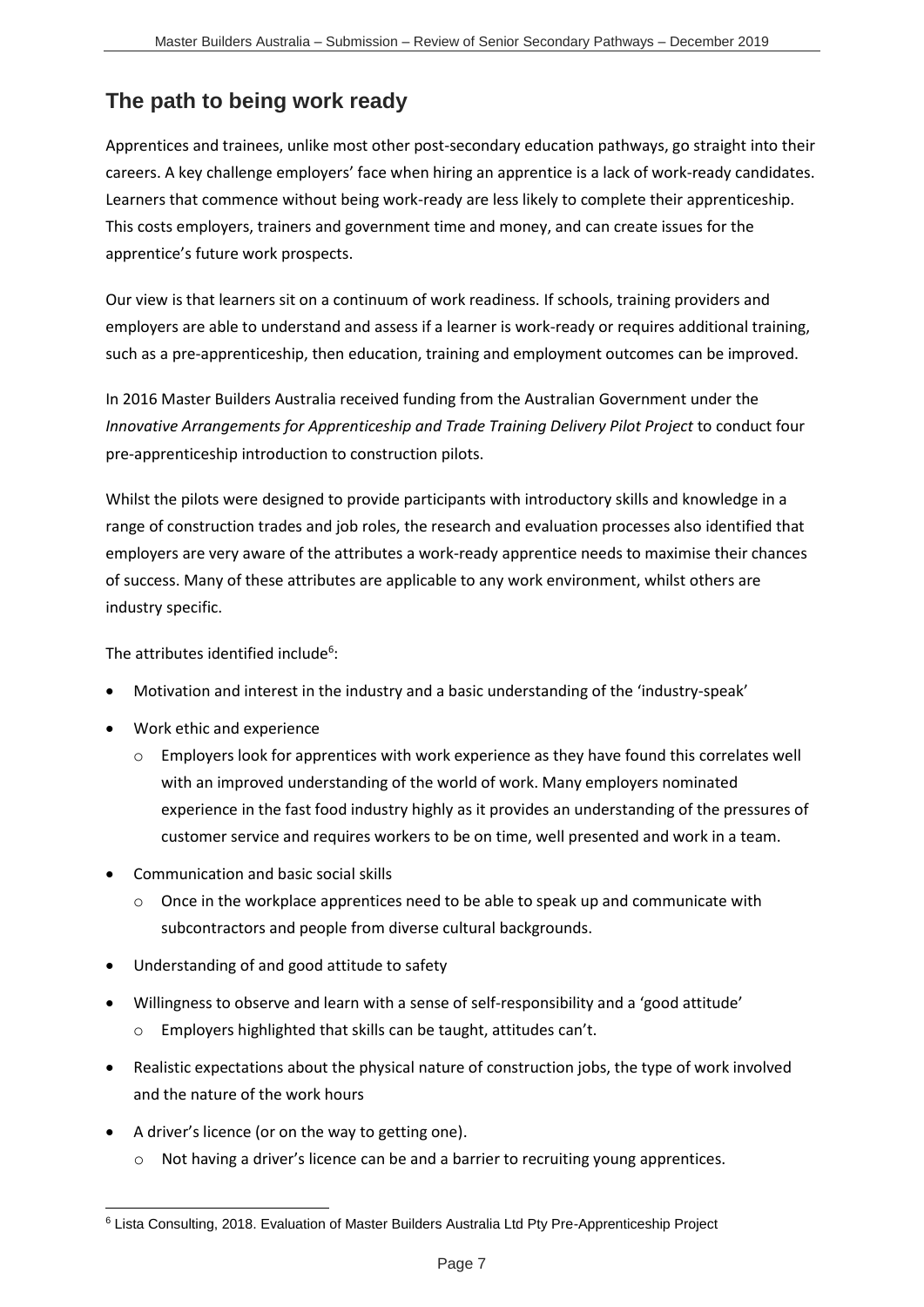In other research and consultation undertaken by Master Builders Australia, employers have also identified a lack of literacy, numeracy and time management skills as key issues for many apprentice candidates.

Following the successful pilots, the final report in 2018 recommended the development of a work-readiness continuum and associated assessment tool. This would detail the attributes, skills and knowledge required by industry for various apprenticeships and would enable candidates, schools, training providers and employers to assess a candidate's readiness for work. If a candidate is not sufficiently work-ready the assessment tool would be able to identify the areas for development to increase employability. Progressing this work through further consultation, research and testing is subject to financial support, the results of which could then be extrapolated to other industries.

### **Recommendation 6:**

To improve student employability and enhance pathway progression the government should develop, or provide funding for industry to develop, a work-readiness continuum and assessment tool to assist students, educators, trainers and employers to identify students that are work ready and the areas for development and support in those that are on their path to becoming work ready.

## **Vocational education and training in school**

VET in school presents a real opportunity to highlight the value of VET and the rewarding careers it can lead to. For students that complete a VET course and seek employment in the same industry, it demonstrates to employers that they have a genuine interest.

At present, however, the quality of VET in schools varied. The discussion paper states:

*There are concerns over the quality and outcomes of VET delivered to secondary school students, including a lack of value by industry, and inconsistent approaches toward competency-based quality assurance. Whether this is the reality or not, these concerns represent a reputational risk to the sector.*

Concerns with the quality of VET in school is an issue that has been raised with Master Builders Australia by our members. In addition to the concerns noted in the discussion paper, we have also been told that:

- VET in school students do not have appropriate access to real work situations
- Some schools do not have appropriate training facilities and/or have trainers that lack industry experience
- There are regulatory impediments preventing industry trainers and tradies from teaching in schools
- Some schools engage RTOs that train to the minimum benchmark rather than ensuring that students are competent to workforce expectations on completion.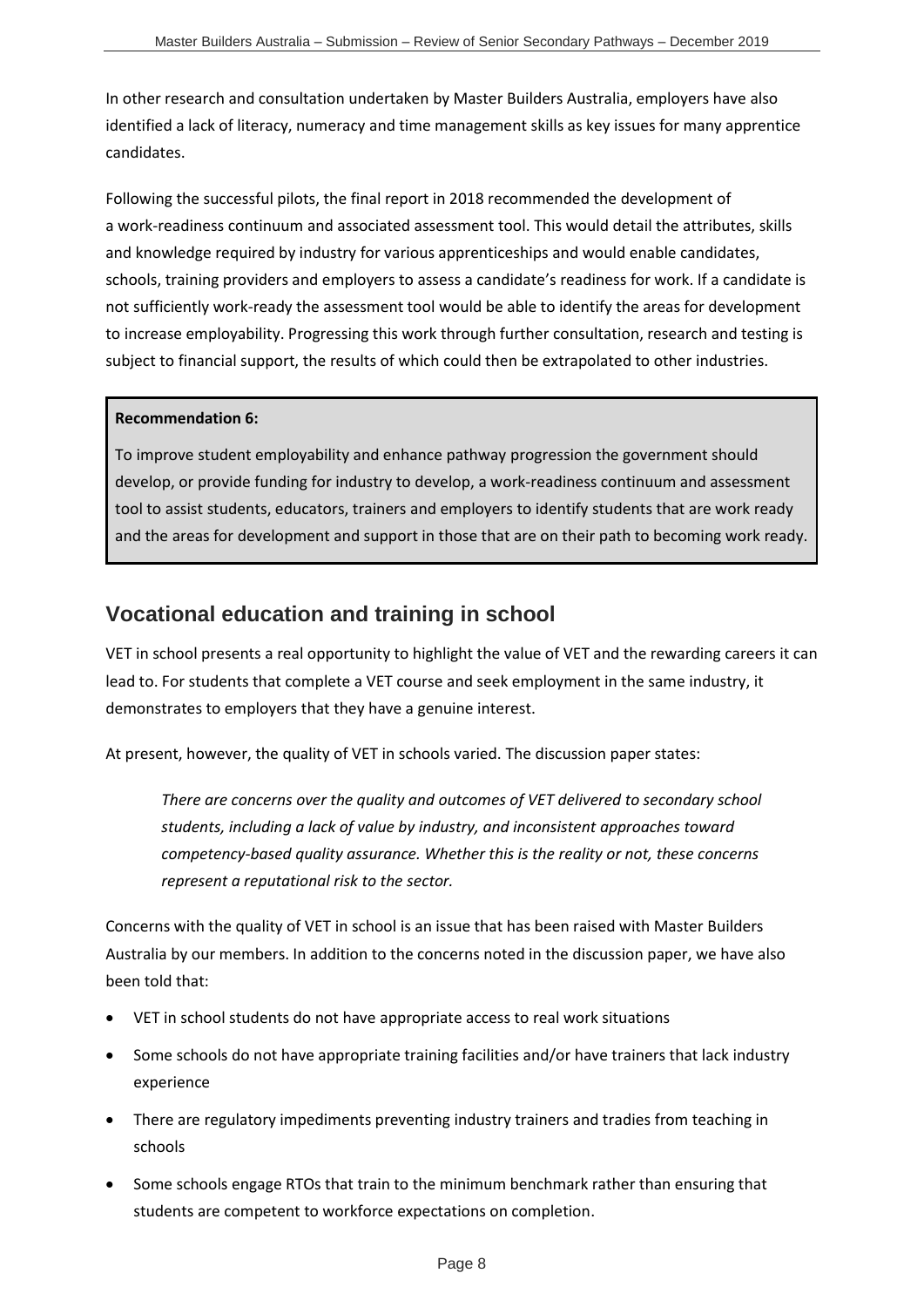These issues undermine the value of qualifications attained through VET in school and can negatively impact employment prospects. For example, competency-based wage progression for apprenticeships can mean that if a student holds certain qualifications an employer is required to pay them as a second year apprentice, even if they don't have the skills or experience. Consequently the employer may choose not to hire them.

Addressing the VET in school quality issues will require coordination and collaboration between policy makers, schools, the VET sector and industry.

### **Recommendation 7:**

The review should qualify and quantify the extent of the VET in school issues and the impact on student pathways, with the final report to propose recommendations to address these issues.

# **The National Careers Institute**

Master Builders Australia notes that the Commonwealth Government has established the National Careers Institute to simplify and strengthen careers development and information for Australians. At this point it is unclear how the school system and the careers education it provides to students will interact with the Institute.

The co-design process for the National Careers Institute and this Review are taking place concurrently with some overlapping objectives. It is critical that silos don't develop and that the intelligence garnered through each consultation process is shared for the benefit of both. Additionally, the Review panel and secretariat, and the National Careers Institute should identify opportunities for joint consultative processes.

We note that the National Careers Institute will be setting up a grants program to boost partnerships between industry, employers, schools and tertiary providers, enhance information and address service gaps. Careers education in schools may benefit from the COAG Education Council providing funding for a grant program specifically targeting initiatives that connect industry and schools.

### **Recommendation 8:**

The Review panel and secretariat work with the National Careers Institute to: identify opportunities for joint consultation on shared objectives; ensure that silos do not develop, and share findings and intelligence.

### **Recommendation 9:**

The COAG Education Council should fund a grant program for industry-school initiatives and projects to improve students understanding of career opportunities and assist them to make informed decisions about their post-school pathways.